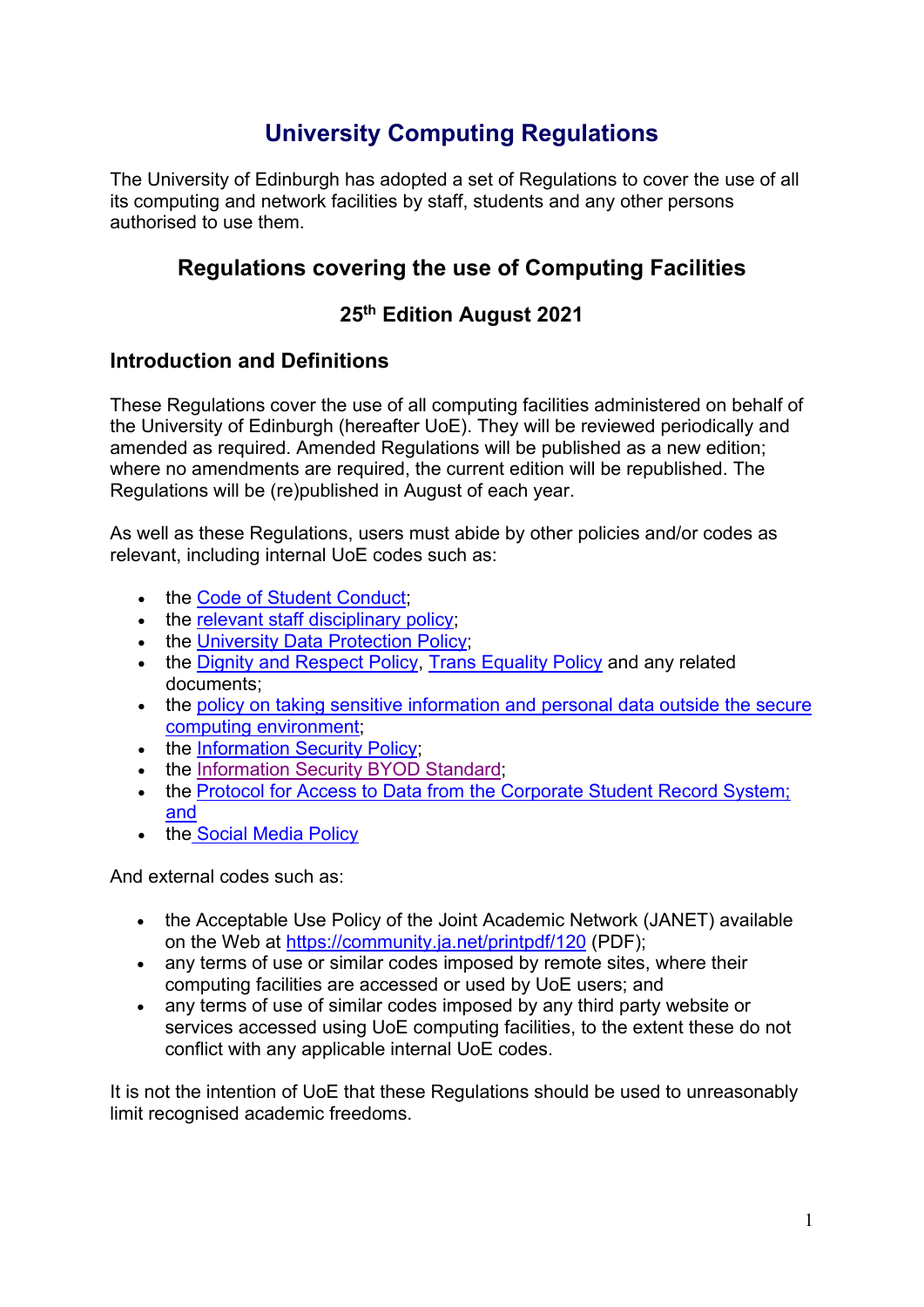# **In these Regulations**

"computing facilities" includes central [computing] services as provided by UoE Information Services Group and any [computing] service operated by or on behalf of UoE; UoE School or College or Professional Services; computers, IT hardware and services; personally owned computers and peripherals, and remote networks and services, when accessed from or via UoE computing facilities; and all programmable equipment; any associated software and data, including data created by persons other than users, and the networking elements which link computing facilities.

"users" include UoE staff, UoE students, and any other person authorised to use computing facilities

"files" include data and software accessed via the computing facilities (but do not include manual files).

And words following the terms including, include, in particular or for example, or any similar phrase, shall be construed as illustrative and shall not limit the generality of the related general words.

# **Regulations**

#### 1. **Status of Regulations**

Breach of these Regulations by UoE staff or students is a disciplinary offence and may be dealt with under the appropriate disciplinary code or procedures. Where an offence has occurred, or is suspected to have occurred under UK or Scots law, the relevant user may also be reported to the police or other appropriate authority. The rules applicable to UoE's investigation of breaches or suspected breaches are in Regulation 6 below.

#### 2. **Private use of computing facilities**

Computing facilities are provided solely for use by staff in accordance with their normal duties of employment, and by students in connection with their university education. All other use, by any users, is private. Private use is allowed, as a privilege and not a right, but if abused or otherwise used in a way that interferes, either by timing or extent, with the availability of UoE computing facilities, will be treated as a breach of these Regulations. Users should also note that, in the event of a breach of these Regulations, their personal information may be deleted by UoE in accordance with Regulation 6. Any use which does not breach any other Regulation herein, but nonetheless brings UoE into disrepute, or breaches any other internal or external policies and/or codes with which a user is bound to comply from time to time, may also be treated as a breach of these Regulations.

The computing facilities must not be used for inappropriate purposes in either a private or other capacity. Inappropriate use of computing facilities includes, but is not limited to: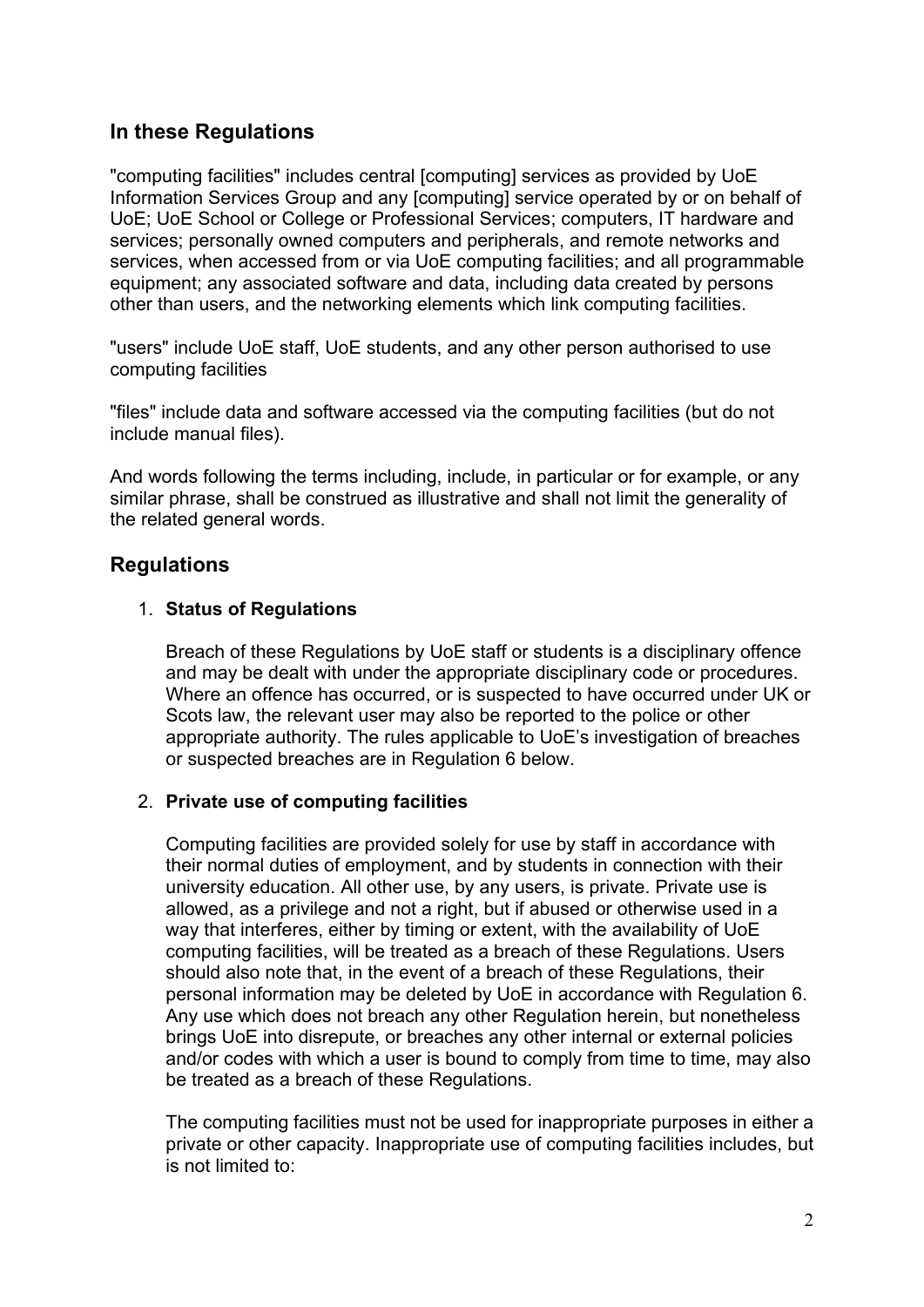- a. use which is unlawful or fraudulent or has any unlawful or fraudulent purpose or effect.
- b. use for the purpose of harming or attempting to harm minors in any way;
- c. use to bully, insult, intimidate or humiliate any person, or the creation or transmission of material with the intent to cause annoyance, inconvenience or needless anxiety;
- d. use to transmit, or procure the sending of, any unsolicited or unauthorised advertising or promotional material or any other form of similar solicitation (spam);
- e. use to knowingly transmit any data, send or upload any material that contains viruses, Trojan horses, worms, time-bombs, keystroke loggers, spyware, adware or any other harmful programs or similar computer code designed to adversely affect the operation of any computer software or hardware;
- f. creation or transmission, or causing the transmission, of any offensive, obscene or indecent images, data or other material, or any data capable of being resolved into obscene or indecent images or material;
- g. creation or transmission of defamatory material;
- h. creation or transmission of material such that this infringes the copyright of another person;
- i. deliberate unauthorised access to networked facilities or services;
- j. corrupting or destroying other users' data;
- k. violating the privacy of other users;
- l. disrupting the work of other users; or
- m. denying service to other users.

### 3. **Damage to computing facilities**

No person shall, unless appropriately authorised, take any action which damages, restricts, or undermines the performance, usability or accessibility of computing facilities; "taking action" may include deliberate omission or neglect, where action might reasonably have been expected as part of a user's duties.

#### 4. **Compliance with law**

Users must comply with the provisions of all current applicable UK or Scots law, including:

- a. intellectual property law, including laws concerning copyright, trademarks, and patents;
- b. the Computer Misuse Act 1990, and associated instruments;
- c. anti-harassment, hate crime and defamation laws, including the Protection from Harassment Act 1997, the Crime and Disorder Act 1998, and the Defamation Acts 1952, 1966 and 2013;
- d. data protection laws; including the Data Protection Act 2018 and UK GDPR;
- e. Freedom of Information laws;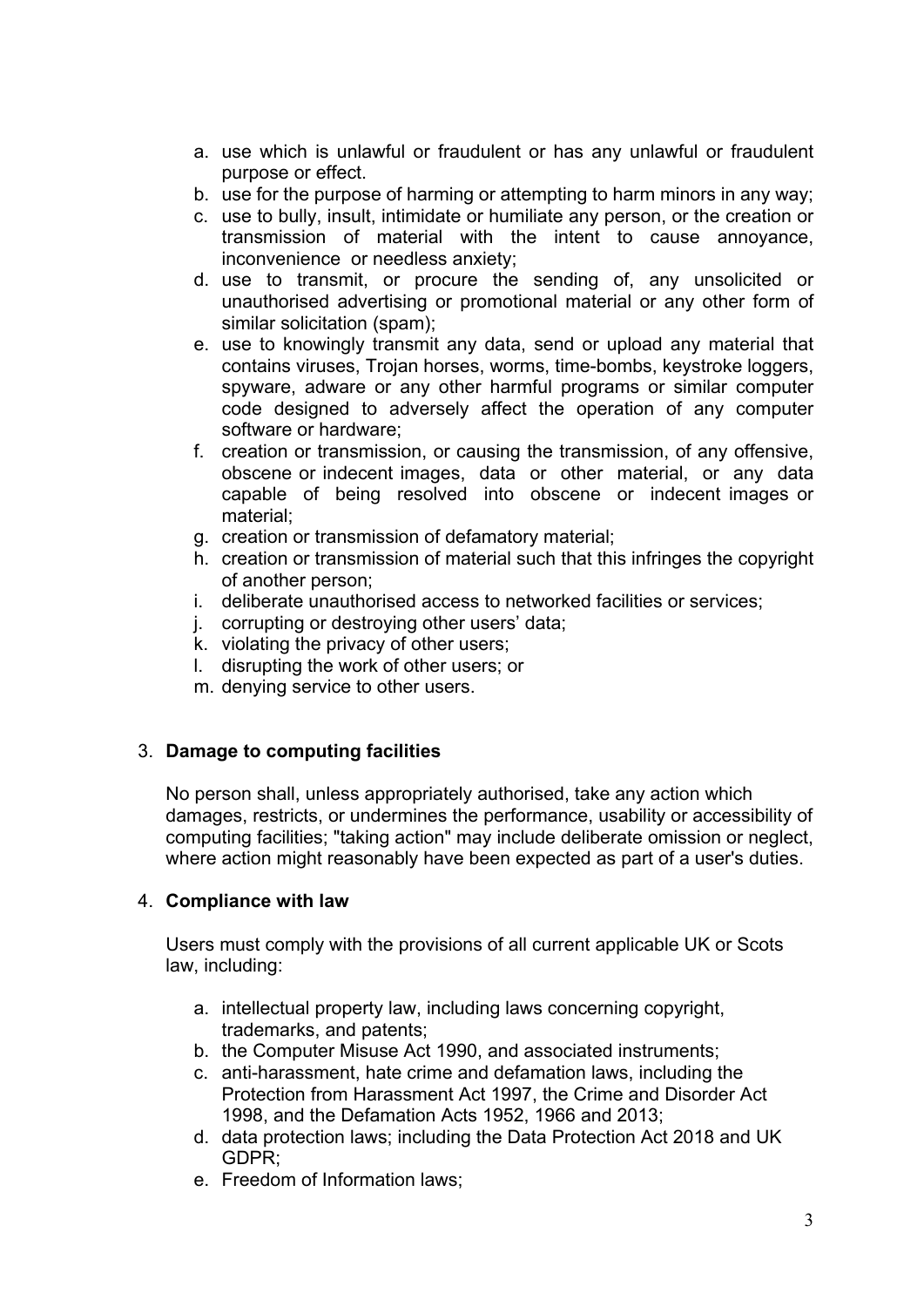- f. the interception and monitoring laws under the Regulation of Investigatory Powers Act 2000 (RIPA 2000); and
- g. the Terrorism Act 2000, the Terrorism Act 2006 and the Counter-Terrorism and Security Act (2015)

Under the Lawful Business Regulations (LBR), the UoE draws to the attention of all users the fact that their communications may be intercepted where lawful under RIPA 2000. The full UoE notice can be found at URL [http://www.ed.ac.uk/schools-departments/information-services/about/policies](http://www.ed.ac.uk/schools-departments/information-services/about/policies-and-regulations/statutory-notices)[and-regulations/statutory-notices](http://www.ed.ac.uk/schools-departments/information-services/about/policies-and-regulations/statutory-notices)

The UoE also draws to the attention of all users to its statutory obligation under the Counter-Terrorism and Security Act (2015) and under the Prevent Duty to have due regard to the need to prevent people being drawn into terrorism. The full UoE notice can be found at URL [http://www.ed.ac.uk/schools-departments/information-services/about/policies](http://www.ed.ac.uk/schools-departments/information-services/about/policies-and-regulations/statutory-notices)[and-regulations/statutory-notices](http://www.ed.ac.uk/schools-departments/information-services/about/policies-and-regulations/statutory-notices)

The Terrorism Act (2000) defines terrorism in section 1 of the Act, see [http://www.legislation.gov.uk/ukpga/2000/11/section/1.](http://www.legislation.gov.uk/ukpga/2000/11/section/1)

Users must also comply with the terms of any licence agreement or terms and conditions between the UoE and a third party which governs the use of hardware, software or access to data when such use or access is facilitated by the computing facilities, to the extent those terms do not conflict with these Regulations.

If users are accessing a service via UoE computing facilities that is hosted in a foreign jurisdiction, they may also be subject to local laws which apply to that service. In these case, particular care should be taken to comply with any relevant terms applicable to that service.

### 5. **Security, confidentiality and passwords**

Users must take all reasonable care to maintain the security of computing facilities and information to which they have been given approved access. In particular, users must not transfer or share their passwords, IT credentials or rights to access or use computing facilities, to or with anyone else. The confidentiality, integrity and security of all personally identifying data held, or processed on UoE systems must be respected, even where users have been authorised to access it. Users must not attempt to obtain or use anyone else's credentials.

Users must ensure that portable devices used to access UoE information are protected by encryption, whether the device was purchased by the University, is personally owned or belongs to a third party.[1](#page-3-0)

<span id="page-3-0"></span> $1$  Please note that iPhones and iPads are automatically encrypted if you set a password. Android has an easy option in settings to encrypt the device.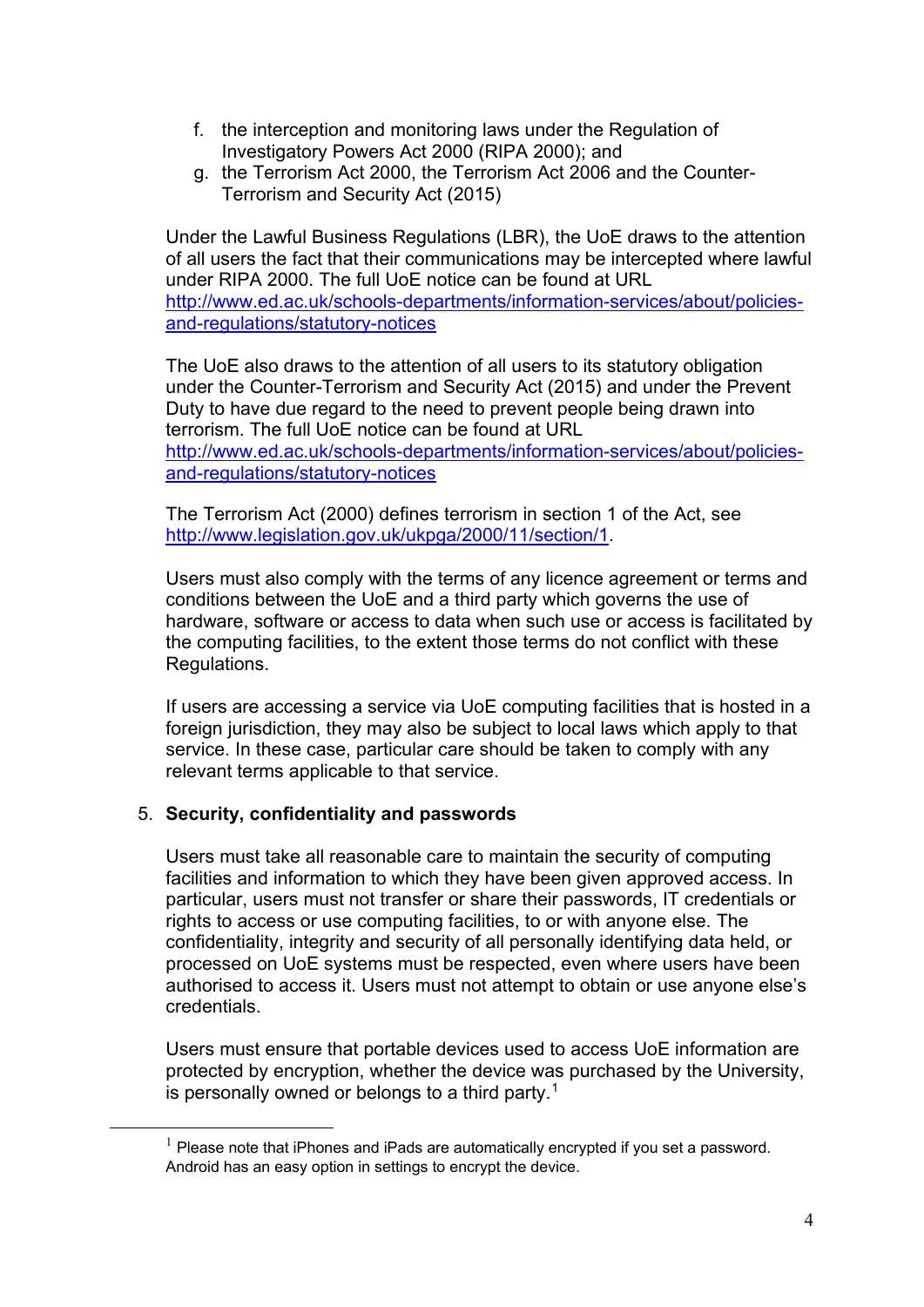Guidance on how to encrypt portable devices can be found at <http://www.ed.ac.uk/infosec/how-to-protect/encrypting>

Prior to terminating their relationship with the UoE, users must make appropriate arrangements for the secure return of all UoE computer equipment and for the secure destruction of UoE data in their possession, unless alternative arrangements are agreed beforehand with their line manager and approved by Head of School/Support Unit

Users must ensure the secure destruction of all UoE data prior to disposing of computer equipment, including personally owned devices. These requirements also apply if any equipment is being sent for repair or upgrade as these actions could allow unauthorised third parties to access UoE information. If users are unsure of how to undertake this requirement, they must contact their IT support team for advice prior to disposal or repair of the computer equipment.

Passwords used to access UoE systems or data must not be used to access external services such as Facebook, personal emails etc. Additionally, where possible, the same limitation should apply to usernames used in the UoE, whether centrally generated or created by individual users.

#### 6. **Investigation of breaches**

If the UoE suspects any breach or potential breach of the Regulations by any user, it shall have full and unrestricted power to access all relevant computing facilities and files (including mobile devices and privately owned devices used to access UoE services, including UoE email) and to take all steps which it may deem reasonable to remove or prevent distribution of any UoE material. It may also require that any encrypted data is made available in human-readable form. UoE may also immediately suspend a user's access to computing facilities and, where appropriate, examine such user's mobile device(s) for UoE material and remove any such material pending an investigation by an Authorised Officer or nominee of UoE as defined in the relevant Disciplinary Policy or Code of Conduct where the user is a UoE staff member or student respectively. Although we do not intend to wipe other data that is personal in nature (such as photographs or personal files or e-mails), it may not be possible to distinguish all such information from UoE material in all circumstances. In particular, where a user's personal data is contained alongside UoE data (for example, if a personal email is sent or received using UoE's email system), it will not be possible to distinguish this from UoE data and such personal data may be wiped. For this reason, you are encouraged not to use UoE email for personal purposes and, if you do, to mark any personal emails "personal" in the subject header. Similarly, you should not use personal email accounts for University business. Users who use mobile devices for UoE related activity should also regularly backup any personal data contained on their device(s).